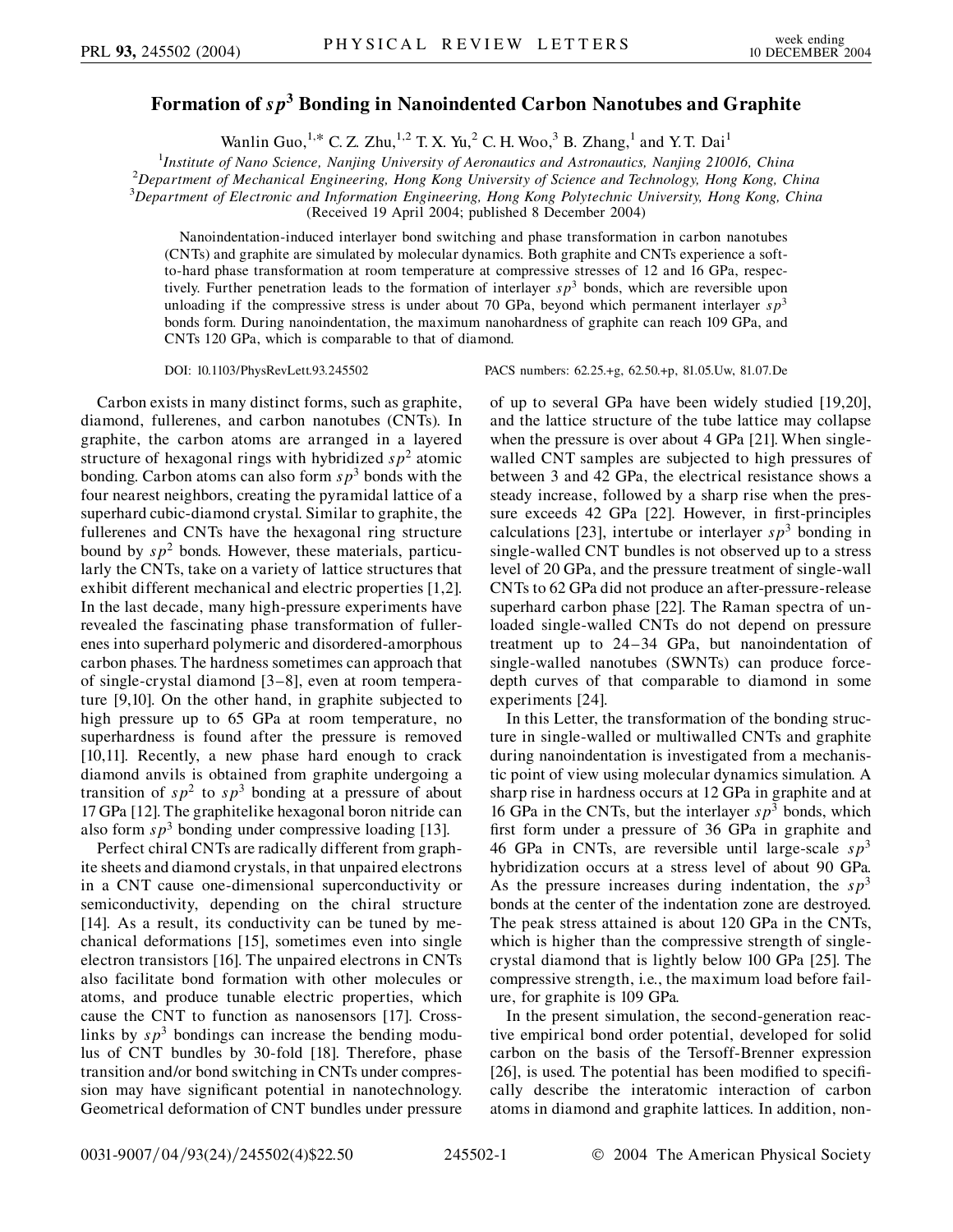local effects have also been incorporated via an analytic function. The capability of the potential to correctly describe the bond breaking and switching between multicarbon atoms [27–29] has been verified. A nonbonding interatomic interaction in the form of a Lennard-Jones 6-12 potential [30] has also been included. Simulations of the indentation of single-walled  $(6, 6)$ , biwalled  $(6, 6)/(11, 11)$ , and triwalled  $(6, 6)/(11, 11)/(16, 16)$ CNTs with length of 98.38 A on substrates are performed. For comparison, a trilayered graphite sheet is simulated as well. The indenter used has a spherical apex of radius of  $R = 25$  Å. Both the indenter and the substrate are simulated by virtual force via a repulsive potential [31]  $V(r) = A\theta(R - r)(R - r)^3$  to avoid the interlinking with the carbon atoms, where *A* is a force constant,  $\theta(x)$  is the step function,  $R$  is the indenter radius, and  $r$  is the distance from the atom to the center of the indenter sphere. In this work, we take the force constant  $A =$  $200 \text{ eV/A}$ . In all simulations, the indenter is pressed at the center of the samples and penetrates with a speed of 5 m/s at a constant temperature of 300 K controlled by the Berendsen scheme [32], and a time step of 1 fs is used.

The nanohardness for graphite is presented in Fig. 1 as a function of the indentation depth. Here the nanohardness is defined as the indentation load divided by the contact area, which is determined from the number of atoms entering the repulsive virtual force field of the indenter. There are three distinctive regions in Fig. 1: from *a* to *b* (region I) is the soft linear region where the



FIG. 1 (color). Hardness versus indentation depth curve of a *graphite* sample with three distinct regions: soft region I, hard region II, and unstable region III. The insets at points *b*, *c*, *d*, and *f* on the curve show the geometry deformation and interlayer  $s p<sup>3</sup>$  bonding at the points. Insets D and F are the bonding conditions of atoms on the second layer of the sample where the red atoms are in a  $sp^2$  state and the green ones are in a  $sp^3$ state.

hardness is low and increases slowly with the indentation depth with a modulus of about 10 GPa; the region from *b* to *f* (region II) shows the hard phase where the hardness increases sharply, but still linearly, with the indentation depth. The slope is 73 times that in region I, and represents a modulus of about 730 GPa, which is comparable to the corresponding value for diamond (700 to 1200 GPa) [33]. In the third region, from *f* to *g* (region III), the hardness becomes unstable, and the strength starts to drop. No interlayer bond forms, up to the transition point *b*, at which all the interlayer spaces of the graphite approach  $2 \text{ Å}$  (see the inset at *b*). Beyond that, the interlayer interaction may be dominated by the Brenner potential and by the formation of the interlayer  $s p<sup>3</sup>$  bonds, particularly when the thermal motion of the atoms at 300 K is considered. The first interlayer bonding (bond length less than 1.7  $\AA$ ) can be seen to occur at *c*, at a hardness of 36 GPa, following a small hardness drop (see inset). With increasing indentation depth, the hardness continues to increase to about 75 GPa, where another small drop in hardness is observed with the formation of more interlayer bonds (see inset at *d*) and a uniform *sp*<sup>3</sup> structure at the center of the second graphite layer (inset D). Beyond that, the hardness continues to increase to its peak value 109 GPa at *f*, keeping the same overall steep slope, with some slight drops. At *f*, interlayer bonding occurs over a larger area, but at the center of the indented region, some  $s p<sup>3</sup>$  structures have been destroyed and an amorphous phase with a mixture of  $sp<sup>2</sup>$  and *sp*3-bonded carbon atoms starts to appear (see inset F). The area of amorphization increases with the indentation depth, until the whole structure finally becomes unstable. The uniform  $sp<sup>3</sup>$  phase formed at the pressure center of the graphite sample can bear ultrahigh compressive stress, up to 109 GPa before destruction. Its strength is comparable to the compressive strength of diamond [25] and can explain why graphite under high-pressure can crack the diamond anvil [12].

However, if the pressure is removed before reaching a value of 74 GPa, all the  $sp^3$  bonding structures return to the original  $sp^2$  graphite layer structure and the sample resumes its soft phase. This result is consistent with experimental observations [10,11]. It should be noted that the  $\sim$ 100 GPa strength of the graphite and the diamond is obtained under a nonuniform compressive condition where shear stress may play important role. Under uniform compression, the pressure-induced  $s p<sup>3</sup>$  structure in a graphite sheet with periodic boundary condition is difficult to destructed even up to  $\sim$ 1 TPa, but the softhard phase transition is nearly the same.

Nanoindentation of CNTs yields similar results. A typical hardness-indentation depth curve of a biwalled CNT is shown in Fig. 2. Two linear regions can be seen: the soft region *a-b* and the hard region *c-d*. The small rise in the hardness in *b-c* is due to the strength of the vertical C-C bond of the inner tube, whose diameter is much smaller than the indenter tip radius. The slope is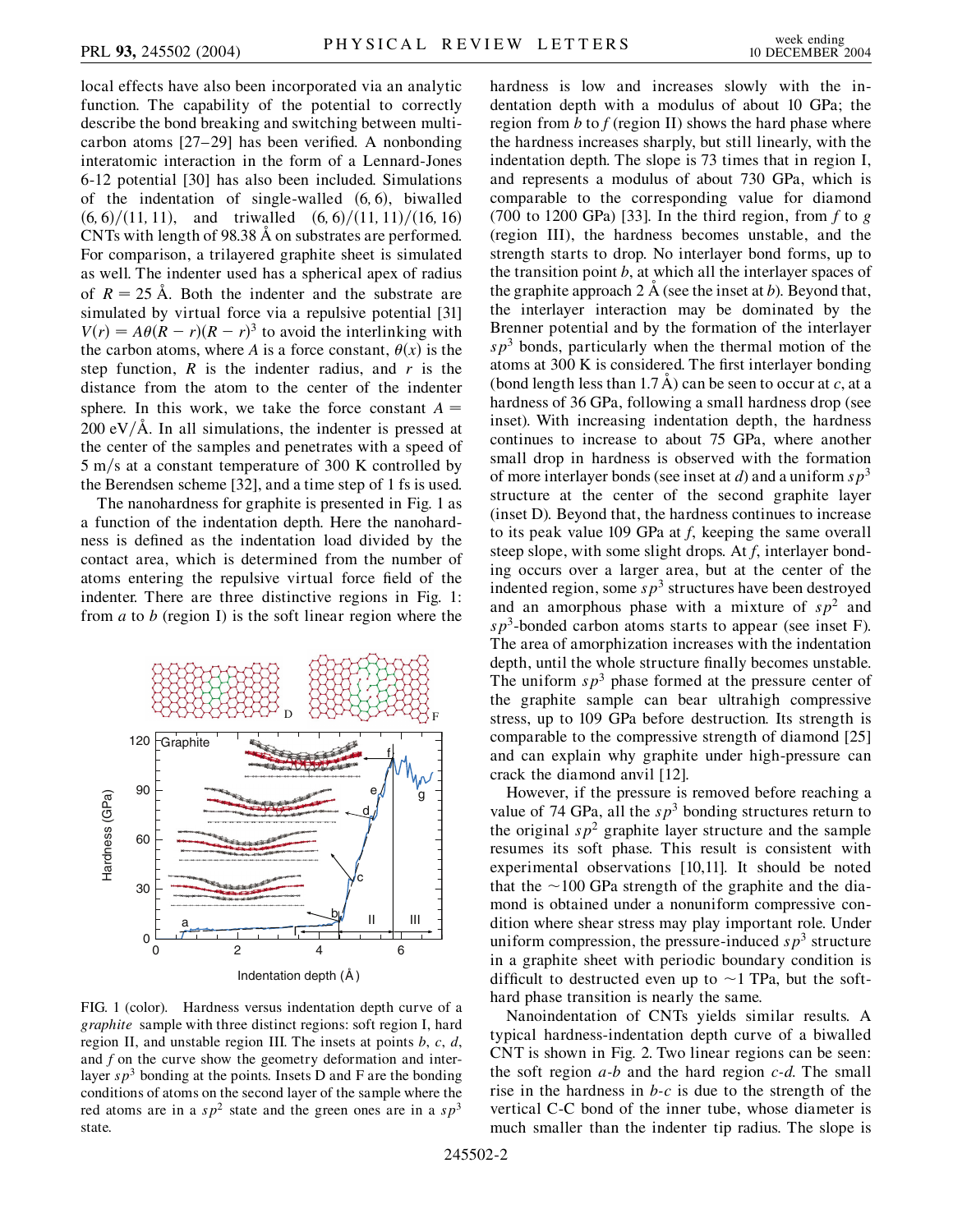

FIG. 2 (color). Hardness-depth curve of nanoindentation of the biwalled CNTs. The insets A, B, and C show the geometry and interlayer bonding at points *d*, *f*, and *g* on the curve; the insets D, E, and F show the bonding conditions of atoms on the inner tube of the sample where the red atoms are in a  $sp<sup>2</sup>$  state and the green ones are in a  $s p<sup>3</sup>$  state.

 $0.297 \text{ GPa}/\text{\AA}$  in section *a-b* and 1.56 GPa/ $\text{\AA}$  in section *b-c*. At point *c*, a sharp transition from the soft to the hard phase occurs, as all the interwall spaces approach 2 A. The hardness at  $c$  is about 16 GPa, higher than the critical value of 12 GPa for graphite (point *b* in Fig. 1). The slope of the hard phase is about 62 times of that in the soft section *b-c*. Interlayer bonding does not occur until the hardness reaches a value of 43 GPa at *d*, where the first interlayer bonding is observed, as shown by insets A and D in Fig. 2. The  $sp^2$  to  $sp^3$  bonding transition is reversible when the unloading occurs before the applied pressure reaches a value of about 90 GPa. In this case, no permanent change occurs to the CNT after unloading. This is consistent with the experimental findings that show no change in electric property, hardness, or Raman spectra of CNTs after unloading from applied pressures of up to 65 GPa [22–24]. Slightly beyond 90 GPa, large-scale interwall  $s p<sup>3</sup>$  bonds form and cause a drop in the hardness-depth curve from *e* to *f*. Insets B and E show the interwall bonding and the uniform distribution of  $s p<sup>3</sup>$ atoms on the inner tube at point *f*. Further indentation beyond *f* leads to a continuous increase in the hardness until the maximum at about 119 GPa is reached at *g*. At the maximum pressure, the uniform  $s p<sup>3</sup>$  structure at the center of the indented region is destroyed and an amorphous  $sp^2$  and  $sp^3$  phase is obtained, as shown by Fig. 3. Further indentation leads to the onset of instability, leading to the decrease of the hardness and, ultimately, to the complete destruction of the CNT.

Figure 4 shows the residual interwall bonding structure after unloading from point *f* and point *h* in Fig. 2. It is obvious that when the compressive stress is higher than 90 GPa, the interlayer bonding is irreversible. Comparing Figs. 4(a) and 4(b) with insets B and E of Fig. 2 indicates that all but a few of the interwall  $sp<sup>3</sup>$  bonds are broken during unloading. Well beyond the point of the maximum hardness on the indentation curve in Figs. 4(c) and 4(d),



FIG. 3 (color). Snapshot of the middle part of the CNT from Fig. 2 at point *g*. The outer tube is in gray and the inner one is in red. Intermediate amorphous phase with a mixture of a hexagonal and a pyramidal structure is shown with interlayer hexagon in green, pentagon in yellow, and triangle in blue.

an amorphous phase with a structure formed from mixed  $s p<sup>2</sup>$  and  $s p<sup>3</sup>$  bonding is obtained after unloading (from point *h*, Fig. 2), indicating that the CNTs must be loaded well beyond 65 GPa to produce a superhard amorphous phase of  $sp^2$  and  $sp^3$ .

The indentation curves of single-walled and triwalled CNTs are compared with those of the biwalled CNT in Fig. 5. The maximum nanohardness of  $121 \pm 2$  GPa remains almost the same in all three cases and is higher than that of the graphite sample (109 GPa) but comparable to the reported microhardness of single-crystal diamond,  $\sim$ 100 GPa [25], and 88 to 147 GPa from the data base [33]. Similar to the biwalled tubes, no permanent change occurs to the triwalled CNTs after unloading from a compressive stress up to 93 GPa.

Detailed simulations show that when the force constant *A* reduces to 20 eV/ $\AA$ , the hardness-depth curve for biwalled CNTs is nearly the same. When *A* changes from 200 to 2 eV $/\text{\AA}$ , the predicted strength has an increase less than 7%. Increasing the indenter size from 25 to 50  $\AA$  has a very weak influence on the hardness curve. The softhard phase transition is rather insensitive to the indenter size and hardness, and the boundary conditions and the



FIG. 4 (color). Geometry and permanent interlayer bonding structures of the biwalled CNT: (a),(b) after unloading from point *f* in Fig. 2; (c),(d) after unloading from point *h* in Fig. 2. (a) and (c) are the geometry of section in the middle part of the CNTs where the inner tube is in red and the outer one is in gray; (b) and (d) are the inner tube with  $sp^2$  atoms in red and  $sp^3$ atoms in green.